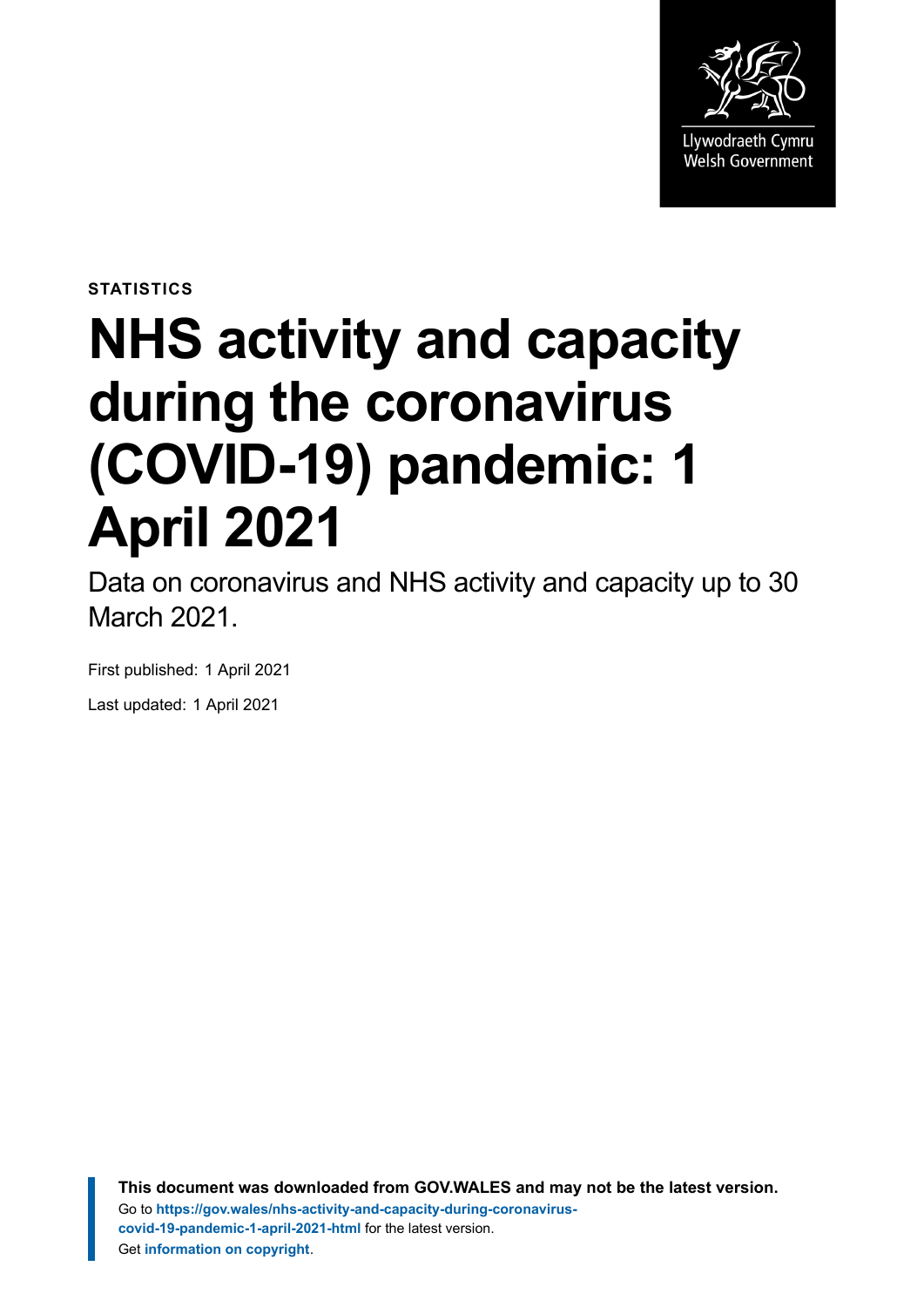# **Contents**

**[Main points](#page-1-0)**

**[Hospital activity and capacity](#page-3-0)**

**[A&E attendances](#page-10-0)**

**[Quality and methodology information](#page-12-0)**

**[Contact details](#page-16-0)**

In response to the coronavirus (COVID-19) pandemic, daily information on health care has been produced to support transparency and understanding of the NHS activity and capacity. The release includes figures on invasive ventilated beds by use, admissions and hospitalisations of COVID-19 related patients, and attendances to Accident and Emergency (A&E) departments.

# <span id="page-1-0"></span>**Main points**

- The number of new daily admissions with suspected or confirmed COVID-19 fluctuates. Taking that into account, the 7 day rolling average has generally decreased since early January 2021, with levels now at the lowest since the beginning of the reporting period.
- In the last 7 days, an average of 21 people a day were admitted to hospital as confirmed or suspected with COVID-19. This compares to an average of 48 for the week to 23 March 2021.
- The total number of beds occupied with COVID-19 related patients (confirmed, suspected and recovering) increased from the end of September 2020 and reached its highest level on 12 January 2021, at 2,879 patients. Since then, despite fluctuations, the number of beds occupied with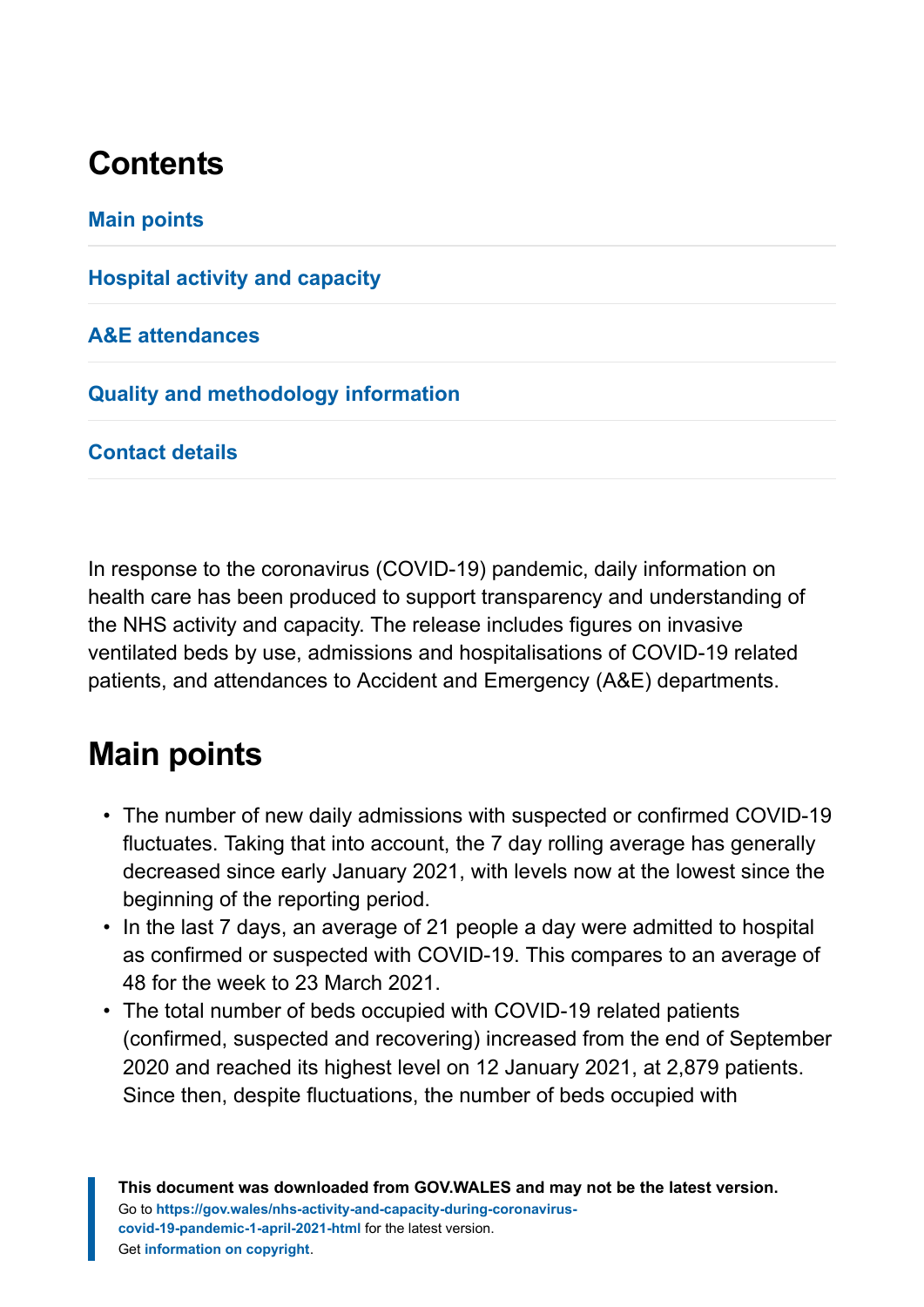COVID-19 related patients has decreased.

- As at 30 March 2021, 635 beds were occupied with COVID-19 related patients (confirmed, suspected and recovering), representing 8% of all hospitalisations. This is a decrease from 729 on the same day in the previous week (9% of all hospitalisations) and now at similar levels to October 2020.
- As at 30 March 2021, there have been reductions in the number of beds occupied with confirmed, suspected and recovering COVID-19. Therefore, reductions in all three types of COVID-19 patients have contributed to the overall decrease in the number of COVID-19 related patients.
- As at 30 March 2021, 15 invasive ventilated beds were occupied with COVID-19 related patients (confirmed and suspected), and are now at similar levels to September 2020. This compares to 25 on the same day in the previous week, and to 164 at the peak in April 2020.
- As at 28 March 2021, there were 1,936 A&E attendances. This compares to 2,187 on the same day in the previous week, and to the corresponding 2015-19 average of 2,777 A&E attendances.

**[Accompanying tables](https://gov.wales/nhs-activity-and-capacity-during-coronavirus-covid-19-pandemic-1-april-2021)** for this release are available, including all the data shown below and also data concerning general and acute beds.

Statistics on 111 and NHS Direct calls, NHS staff absence and emergency ambulance calls are available on **[StatsWales](https://statswales.gov.wales/Catalogue/Health-and-Social-Care/NHS-Hospital-Activity/nhs-activity-and-capacity-during-the-coronavirus-pandemic)** as well as all other statistics in this release.

Due to data processing issues, NHS Wales Informatics Service have only been able to provide daily A&E data up to 23 February 2021, rather than to 28 February 2021. We will update this data as part of our next planned publication on Thursday 11 March 2021.

Additionally, information on beds, hospitalisations and admissions is published on weekdays at 12pm, on **[StatsWales](https://statswales.gov.wales/Catalogue/Health-and-Social-Care/NHS-Hospital-Activity/nhs-activity-and-capacity-during-the-coronavirus-pandemic)** containing data up to the previous day. After 12pm on Thursdays, the data shown in this release will not contain the most up to date published data. However, this weekly release provides additional commentary on trends in the data.

The data are taken from management information and are subject to change.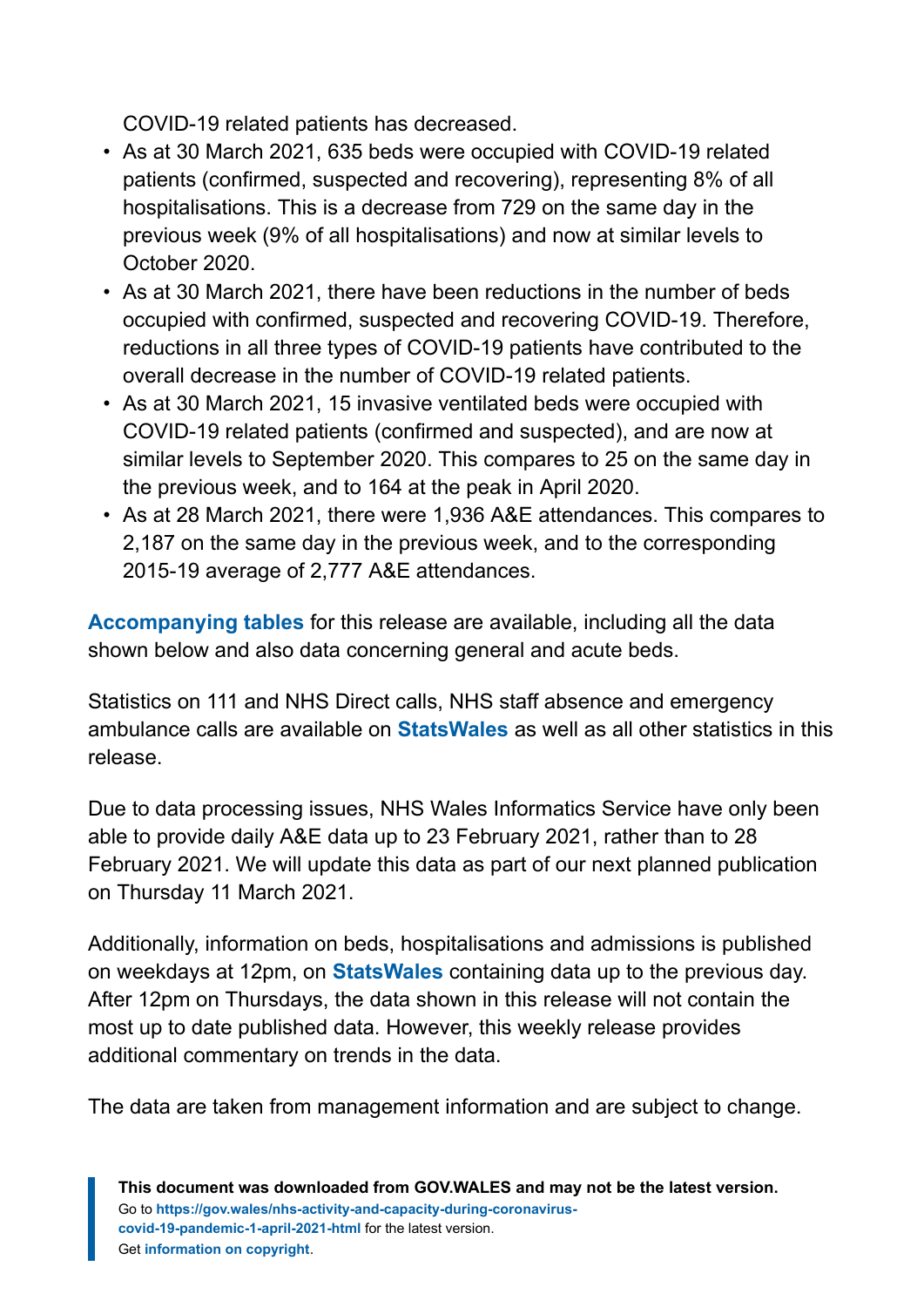They have not been subject to the same validation processes undertaken for official statistics releases. Where available, the official statistics should continue to be considered the authoritative source of data. Please see the **[Chief](https://digitalanddata.blog.gov.wales/2020/06/04/chief-statisticians-update-measuring-people-in-hospital-and-some-thoughts-on-data-quality/) [Statistician's blog](https://digitalanddata.blog.gov.wales/2020/06/04/chief-statisticians-update-measuring-people-in-hospital-and-some-thoughts-on-data-quality/)** for more information on reporting management information, data quality and transparency.

# <span id="page-3-0"></span>**Hospital activity and capacity**

This section covers the number of admissions and hospitalisations of COVID-19 related patients and invasive ventilated beds occupied with COVID-19 related patients, to support transparency and provide an understanding of NHS activity and capacity during the COVID-19 pandemic.

Hospital coverage has changed over time, please see the **[quality and](https://gov.wales/nhs-activity-and-capacity-during-coronavirus-covid-19-pandemic-1-april-2021-html#section-67663) [methodology section](https://gov.wales/nhs-activity-and-capacity-during-coronavirus-covid-19-pandemic-1-april-2021-html#section-67663)** for more information.

## **Hospital admissions**

# **Chart 1: Patients admitted to hospital as suspected or** confirmed with COVID-19, from 1 April 2020

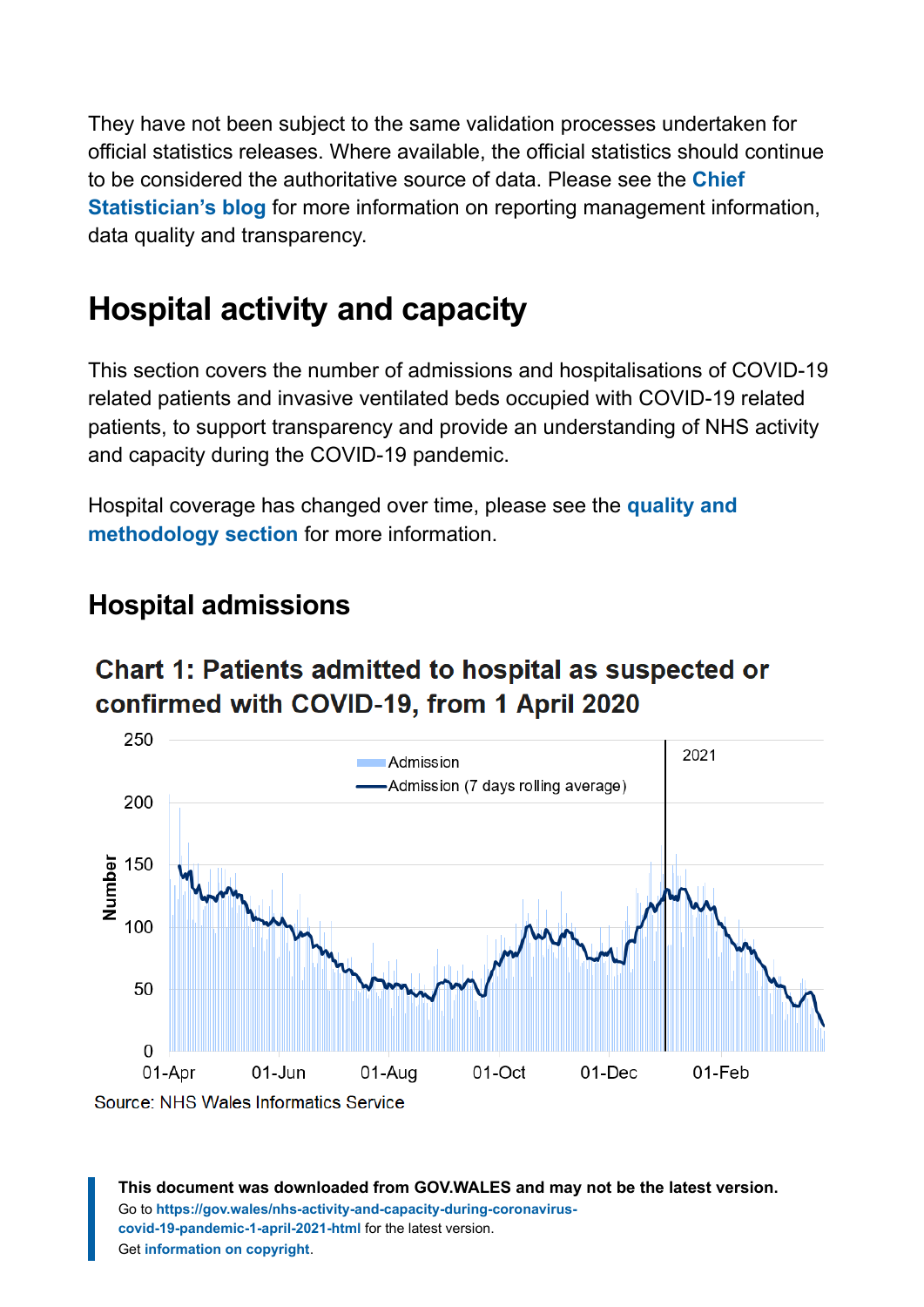#### **[Patients admitted to hospital as suspected or confirmed with COVID-19,](https://gov.wales/sites/default/files/statistics-and-research/2021-03/nhs-activity-and-capacity-during-the-coronavirus-covid-19-pandemic-1-april-2021-861.ods) [from 1 April 2020 \(MS Excel\)](https://gov.wales/sites/default/files/statistics-and-research/2021-03/nhs-activity-and-capacity-during-the-coronavirus-covid-19-pandemic-1-april-2021-861.ods)**

#### **Notes**

Admissions are the number of patients admitted to hospital between 9am on the update date and 9am the day before. COVID-19 related admissions include COVID-19 suspected or confirmed patients.

The health minister announced on 13 March 2020 that all non-urgent activity should stop to prepare for the pandemic.

Following the re-introduction of elective procedures from June 2020, patients admitted for elective procedures suspected of having COVID-19 were initially captured in COVID-19 related admissions, even if they received a negative test later. This inflated the numbers of suspected cases in hospital at the time of reporting.

From 29 June 2020, patients admitted for elective procedures were only included in COVID-19 related admissions if they received a positive COVID-19 test result on arrival at the hospital.

From 29 June 2020, the guidance also changed to explicitly ask health boards to exclude transfers between acute and community hospitals from admissions figures. Prior to this, some transfers may have been captured as new admissions.

From 3 July 2020, guidance was updated to only include emergency admissions in the COVID-19 related admissions figures.

#### **As at 30 March 2021**

• The number of new daily admissions with suspected or confirmed COVID-19 fluctuates. Taking that into account, the 7 day rolling average has decreased over the last week, with levels now at the lowest since the beginning of the reporting period.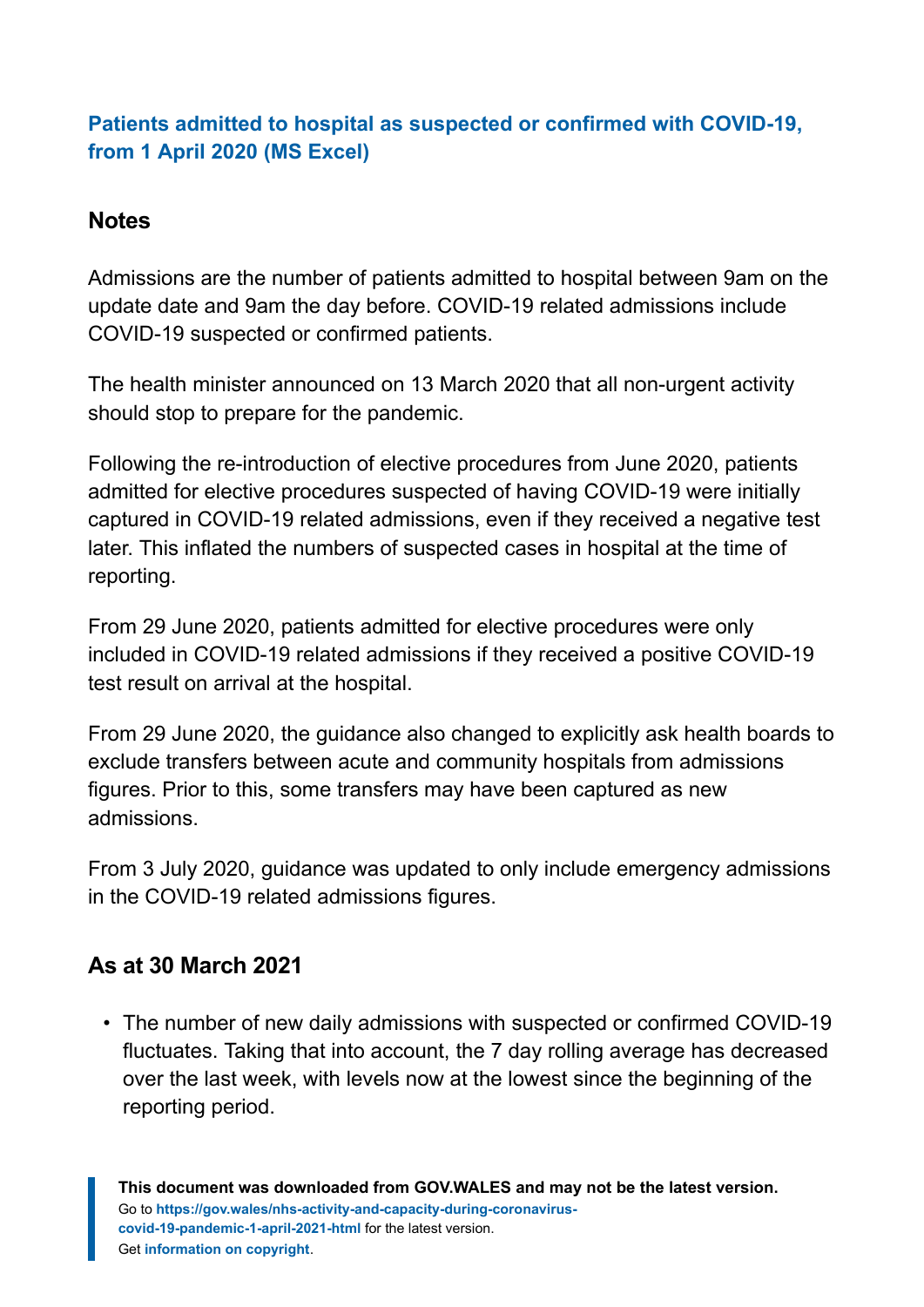• In the last 7 days, an average of 21 people a day were admitted to hospital with confirmed or suspected COVID-19. This is 27 fewer admissions per day on average compared to 48 for the week to 23 March 2021.

## **Hospitalisations**

### Chart 2: Number of people in hospital as suspected, confirmed or recovering with COVID-19, from 1 April 2020



Source: NHS Wales Informatics Service

#### **[Number of people in hospital as suspected, confirmed or recovering with](https://gov.wales/sites/default/files/statistics-and-research/2021-03/nhs-activity-and-capacity-during-the-coronavirus-covid-19-pandemic-1-april-2021-861.ods) [COVID-19, from 1 April 2020 \(MS Excel\)](https://gov.wales/sites/default/files/statistics-and-research/2021-03/nhs-activity-and-capacity-during-the-coronavirus-covid-19-pandemic-1-april-2021-861.ods)**

#### **Notes**

Recovering patients was a category introduced on 26 May 2020 to capture patients who were COVID-19 positive in hospital and who showed no symptoms for 14+ days but remained in hospital on a COVID-19 treatment pathway, often for rehabilitation. There have been some differences in reporting by health boards in the time series which are outlined in more detail in the Quality and methodology information section.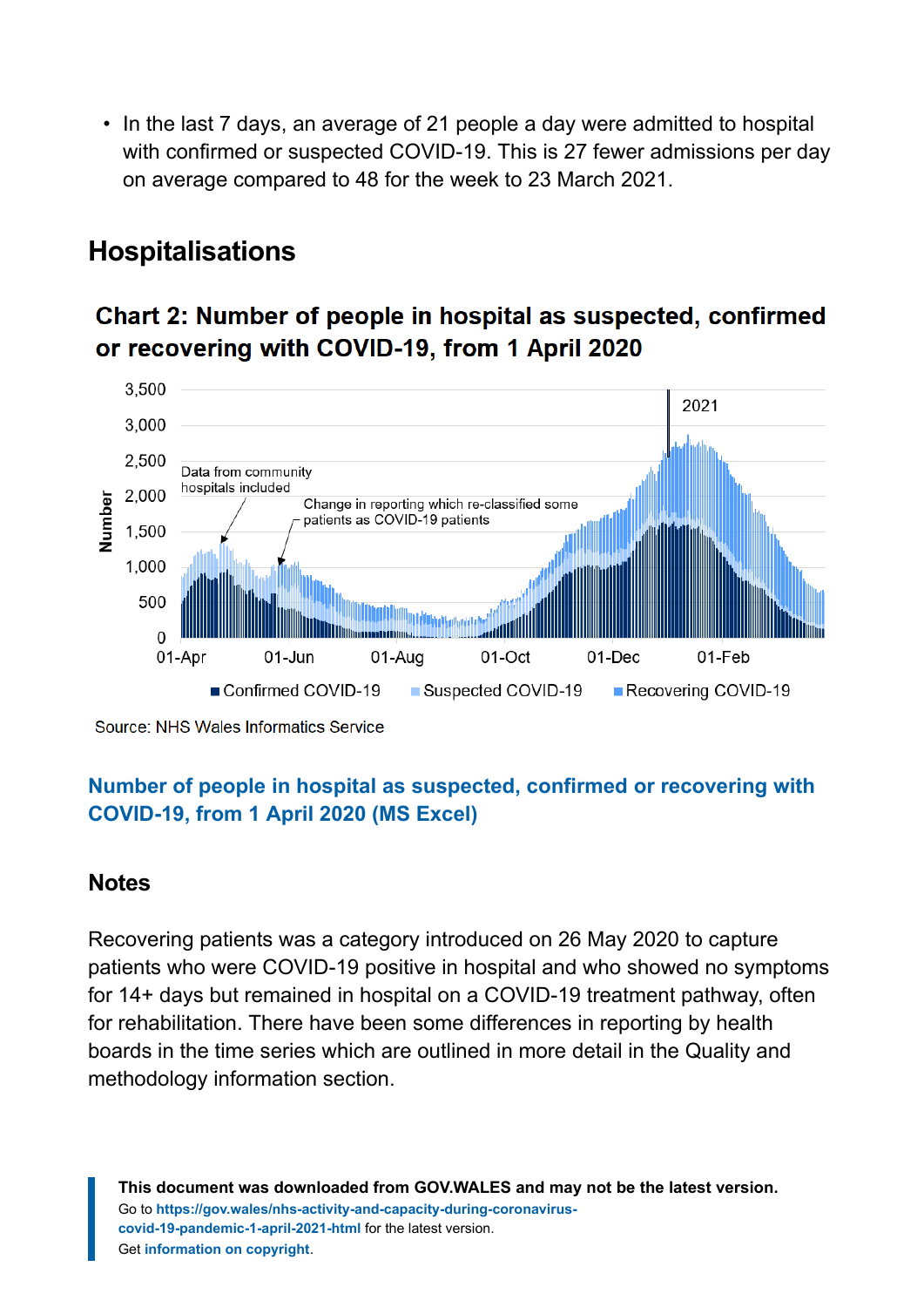From 18 January 2021, no patients occupying an invasive ventilated bed (critical care bed) should be counted as "recovering" COVID-19 patients as they are still requiring a high level of care. Any patient previously reported as "recovering" will now be counted under "confirmed". This will result in an increase in the number of invasive ventilated beds occupied by "confirmed" COVID-19 patients (an increase of around 14 patients at the point of implementation) and no invasive ventilated beds showing as occupied by "recovering" patients. This change will have no impact on the total number of COVID-19 related patients.

From 1 February 2021, guidance was reiterated to health boards that patients who were already in hospital and contracted COVID-19, but have now recovered and are back on their original setting, should be reported as non-COVID-19. This may affect a small number of patients who are in acute hospitals or mental health settings and may result in a decrease in recovering patients and an increase in non-COVID-19 patients.

From 8 March 2021, Cardiff and Vale University health board have aligned their data more closely to the national guidance for SITREP reporting. This change has had a small impact on the hospitalisation figures resulting in a small increase in the number of confirmed COVID-19 patients and a small decrease in the number of recovering COVID-19 patients.

Please see the **[Chief Statistician's blog](https://digitalanddata.blog.gov.wales/2020/06/04/chief-statisticians-update-measuring-people-in-hospital-and-some-thoughts-on-data-quality/)** for more information on reporting on recovering patients.

#### **Main points**

- The total number of beds occupied with COVID-19 related patients (confirmed, suspected and recovering) increased from the end of September 2020 and reached its highest level on 12 January 2021 (2,879 patients). Since then, despite some fluctuations, the total number has been generally falling.
- The numbers of confirmed COVID-19 patients and the number of recovering COVID-19 patients peaked at different times; with highest numbers of confirmed patients occurring early in January 2021 (1,643 on 4 January 2021) and highest numbers of recovering patients seen a few weeks later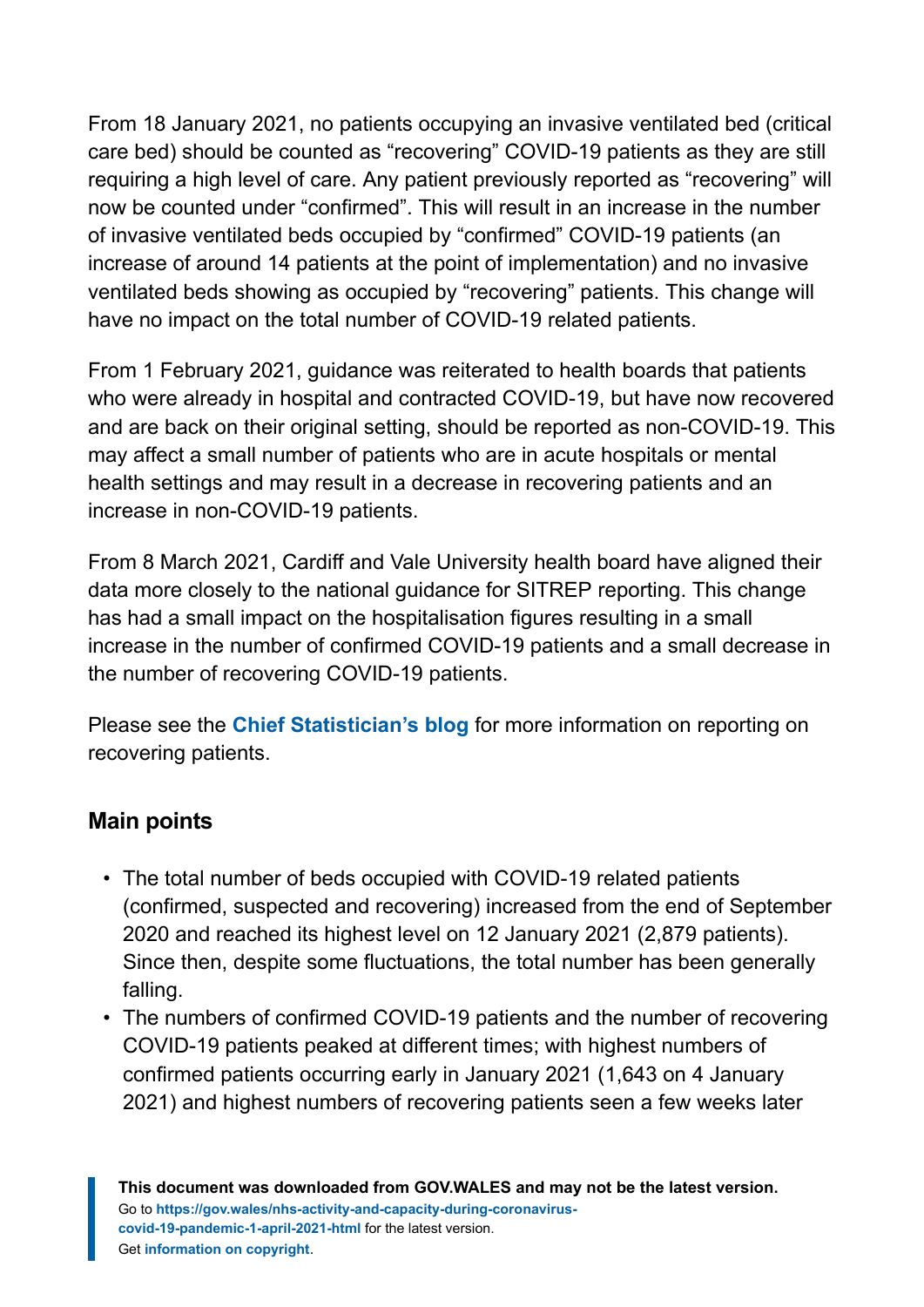(1,192 on 31 January 2021).

• Both the number of confirmed and recovering COVID-19 patients have been decreasing in recent weeks.

#### **As at 30 March 2021**

- 635 beds were occupied with COVID-19 related patients (confirmed, suspected and recovering), representing 8% of all hospitalisations. This is a decrease from 729 (94 fewer occupied beds) on the same day in the previous week (9% of all hospitalisations) and now at similar levels to mid-October 2020.
- There have been reductions in the number of beds occupied with confirmed, suspected and recovering COVID-19. Therefore, reductions in all three types of COVID-19 patients have contributed to the overall decrease in the number of COVID-19 related patients.
- 123 beds were occupied with confirmed COVID-19 patients, a decrease from 179 (56 fewer occupied beds) on the same day in the previous week and now at similar levels to late September 2020.
- 473 beds were occupied with recovering COVID-19 patients, a decrease from 504 (31 fewer occupied beds) on the same day in the previous week and now at similar levels to late November 2020.
- 39 beds were occupied with suspected COVID-19 patients, a decrease from 46 (7 fewer occupied beds) on the same day in the previous week.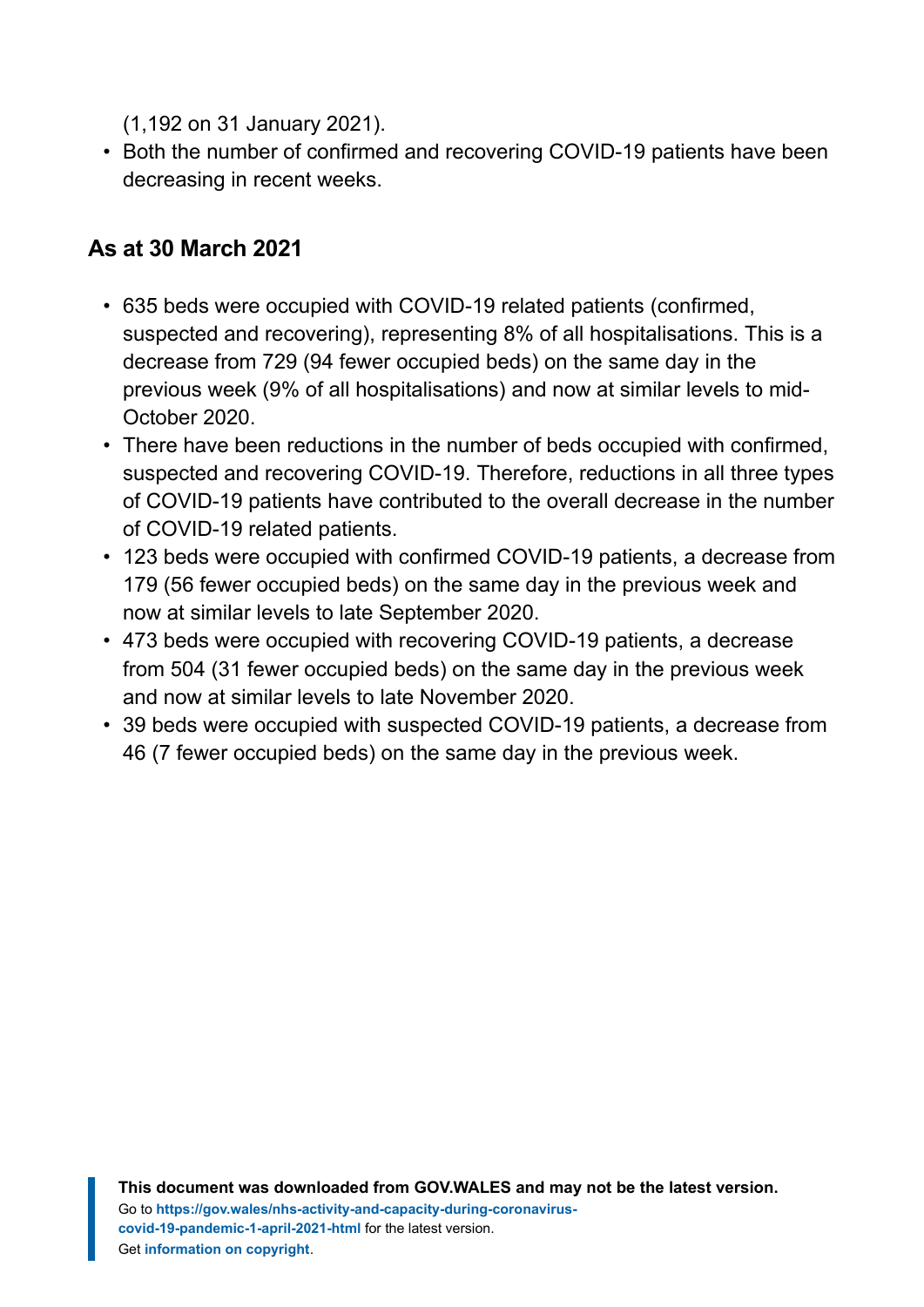## **Invasive ventilated beds**

## Chart 3: Number of invasive ventilated beds by use, from 1 April 2020



Source: NHS Wales Informatics Service

#### **[Number of invasive ventilated beds by use, from 1 April 2020](https://gov.wales/sites/default/files/statistics-and-research/2021-03/nhs-activity-and-capacity-during-the-coronavirus-covid-19-pandemic-1-april-2021-861.ods) (MS Excel)**

#### **Notes**

Baseline relates to the number of beds that were available prior to the COVID-19 pandemic. There are usually 152 critical care beds available. Invasive ventilated beds include beds in and outside a critical care setting, and include surge capacity. COVID-19 patients in this chart include suspected, confirmed, and recovering COVID-19 patients.

From June 2020, hospitals began closing some of the additional surge capacity that was previously put in place for the COVID-19 pandemic.

From 19 October 2020 specialist critical care beds have been included in these figures. Please see the Quality and Methodology section for more information.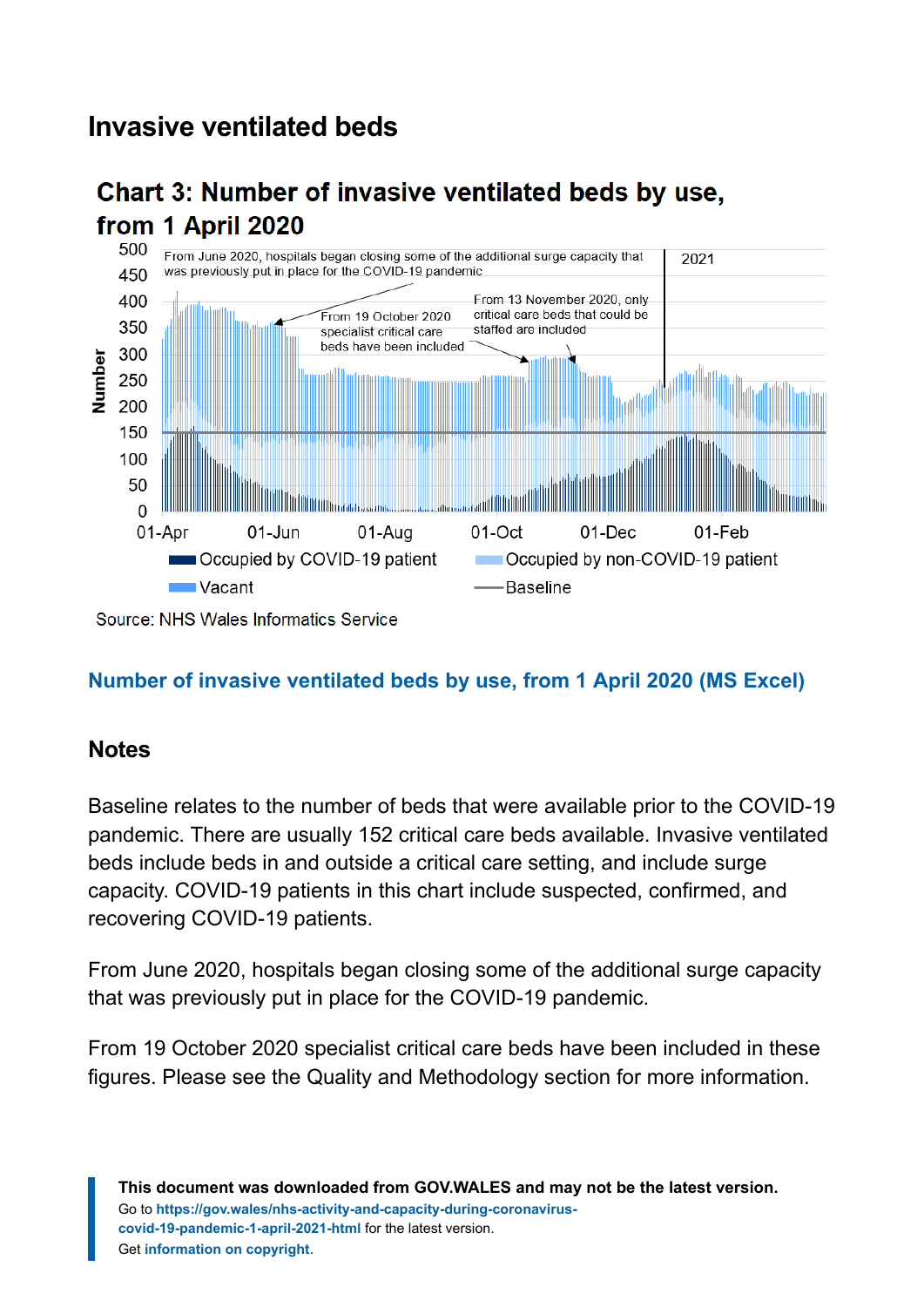From 13 November 2020, only critical care beds that could be staffed are included as available. Staffed beds are those that can be staffed at the time of the census. However, not all health boards implemented this change on that date. Following an update to guidance, more local health boards implemented this change from 4 December 2020. Please see the Quality and Methodology section for more information.

From 18 January 2021, no patients occupying an invasive ventilated bed (critical care bed) should be counted as "recovering" COVID-19 patients as they are still requiring a high level of care. Any patient previously reported as "recovering" will now be counted under "confirmed". This will result in an increase in the number of invasive ventilated beds occupied by "confirmed" COVID-19 patients (an increase of around 14 patients at the point of implementation) and no invasive ventilated beds showing as occupied by "recovering" patients. This change will have no impact on the total number of COVID-19 related patients.

#### **As at 30 March 2021**

- The number of invasive ventilated beds occupied by COVID-19 related patients (confirmed, suspected and recovering) is lower than the peak in April 2020. The number of occupied invasive ventilated beds generally increased from September 2020, reaching a high of 150 on 12 January 2021, but has decreased since to levels seen in late September 2020.
- 15 invasive ventilated beds were occupied with COVID-19 related patients. This compares to 25 (10 fewer occupied beds) on the same day in the previous week, and to 164 (149 fewer occupied beds) at the peak in April 2020.
- 145 invasive ventilated beds were occupied with non-COVID-19 related patients, and are now at similar levels to early September 2020. This compares to 140 (5 more occupied beds) on the same day in the previous week.
- There were 66 vacant invasive ventilated beds that could be staffed. This compares to 62 (4 more beds) on the same day in the previous week.

Information on healthcare presented in the **[UK Government COVID-19](https://coronavirus.data.gov.uk/) [dashboard](https://coronavirus.data.gov.uk/)** and in the **[Public Health Wales \(PHW\) dashboard](https://public.tableau.com/profile/public.health.wales.health.protection#!/vizhome/RapidCOVID-19virology-Public/Headlinesummary)** differ from this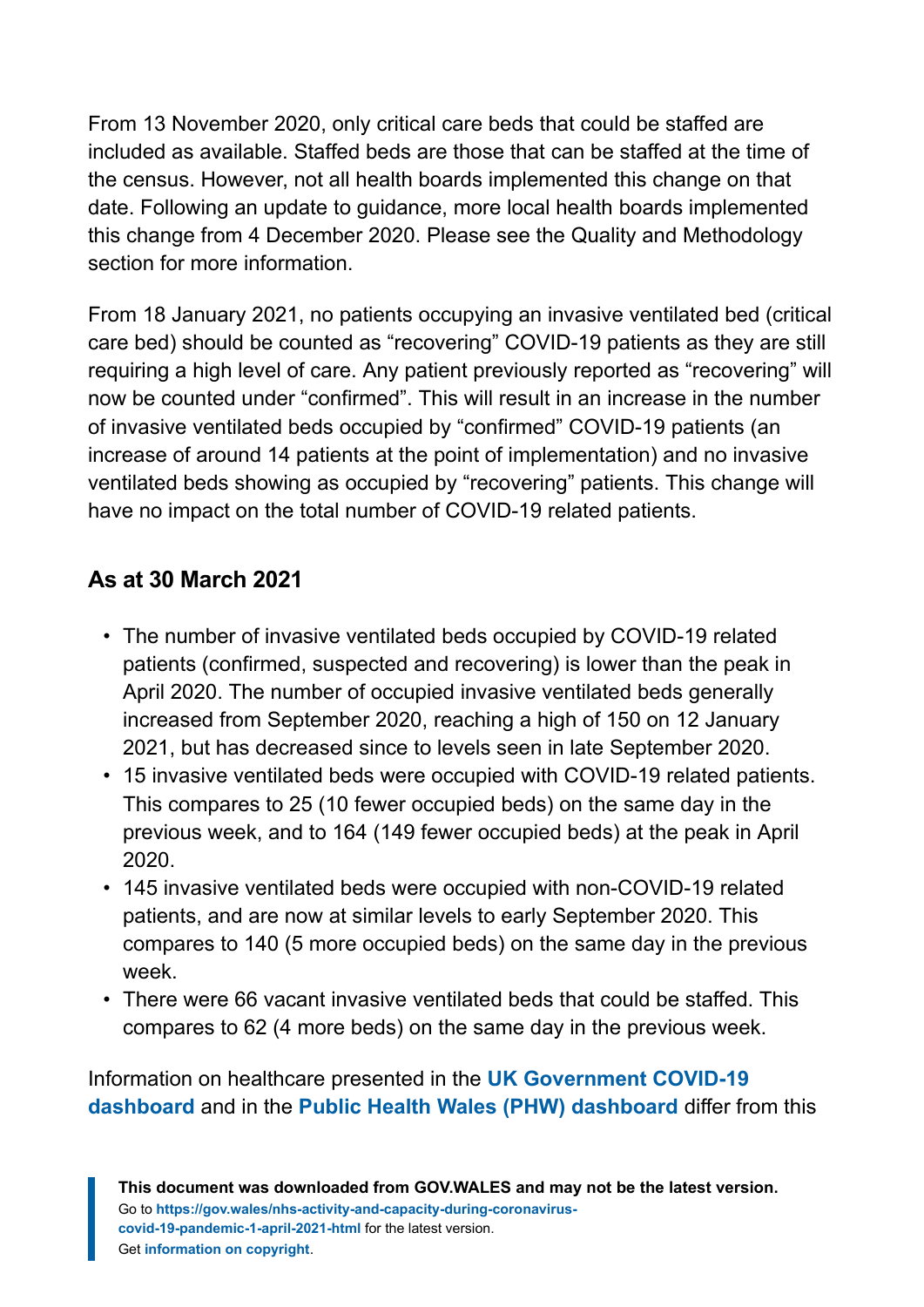publication. Please see the **[quality and methodology section](https://gov.wales/nhs-activity-and-capacity-during-coronavirus-covid-19-pandemic-1-april-2021-html#section-67663)** and the comparability with other publications section for more information.

# <span id="page-10-0"></span>**A&E attendances**

This section covers daily information on attendances to Accident and Emergency (A&E) departments in Wales, to further support transparency and provide an understanding of NHS activity and capacity during the COVID-19 pandemic.

The data are taken from management information and are subject to change. The latest data have not been subject to the same validation processes undertaken for official statistics releases. The **[official statistics](https://gov.wales/nhs-activity-and-performance-summary)** should continue to be considered the authoritative source of data.

Due to data processing issues, NHS Wales Informatics Service have only been able to provide daily A&E data up to 23 February 2021, rather than to 28 February 2021. We will update this data as part of our next planned publication on Thursday 11 March 2021.

Please see the **[Chief Statistician's blog](https://digitalanddata.blog.gov.wales/2020/06/04/chief-statisticians-update-measuring-people-in-hospital-and-some-thoughts-on-data-quality/)** for more information on reporting management information, data quality and transparency.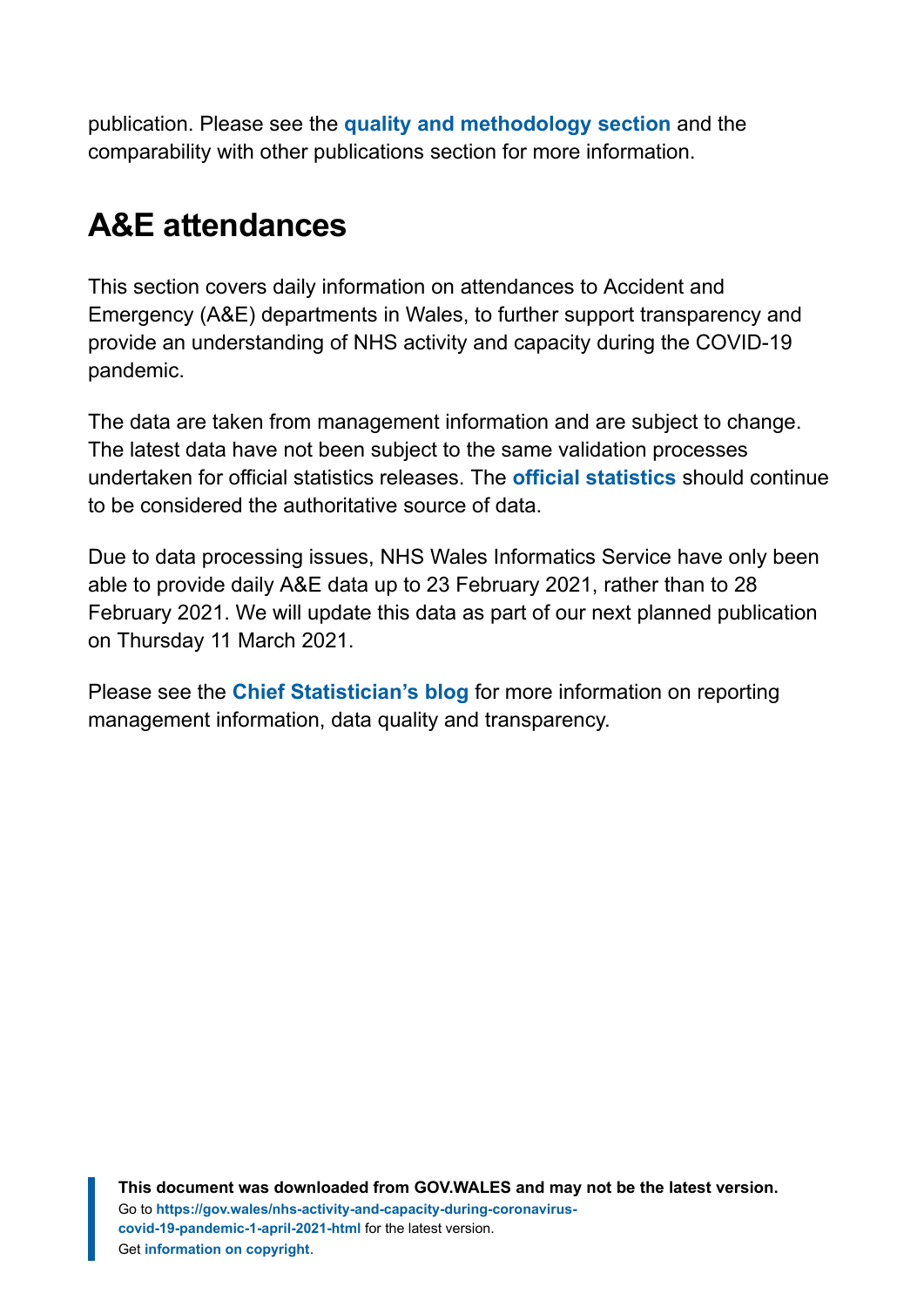# Chart 4: Number of daily A&E attendances to major and minor hospitals, from 1 January 2015



Source: NHS Wales Informatics Service (NWIS)

#### **[Number of daily A&E attendances to major and minor hospitals, from 1](https://gov.wales/sites/default/files/statistics-and-research/2021-03/nhs-activity-and-capacity-during-the-coronavirus-covid-19-pandemic-1-april-2021-861.ods) [January 2015 \(MS Excel\)](https://gov.wales/sites/default/files/statistics-and-research/2021-03/nhs-activity-and-capacity-during-the-coronavirus-covid-19-pandemic-1-april-2021-861.ods)**

#### **Notes**

A&E attendances to major and minor hospitals, from all mode of transports across Wales. Some small minor A&E units are not able to submit daily data, therefore there is probably a small undercount in total attendance. The five-year average uses data from the years 2015 to 2019. For data on the 29 February, only data from the year 2016 and 2020 is included. There tends to be a lower number of attendances recorded on a Sunday compared to other days of the week and a higher recorded number of attendances in the summer compared to the winter.

## **Main points**

• A&E attendances fell sharply from 3,134 on 9 March 2020 to 1,066 on 29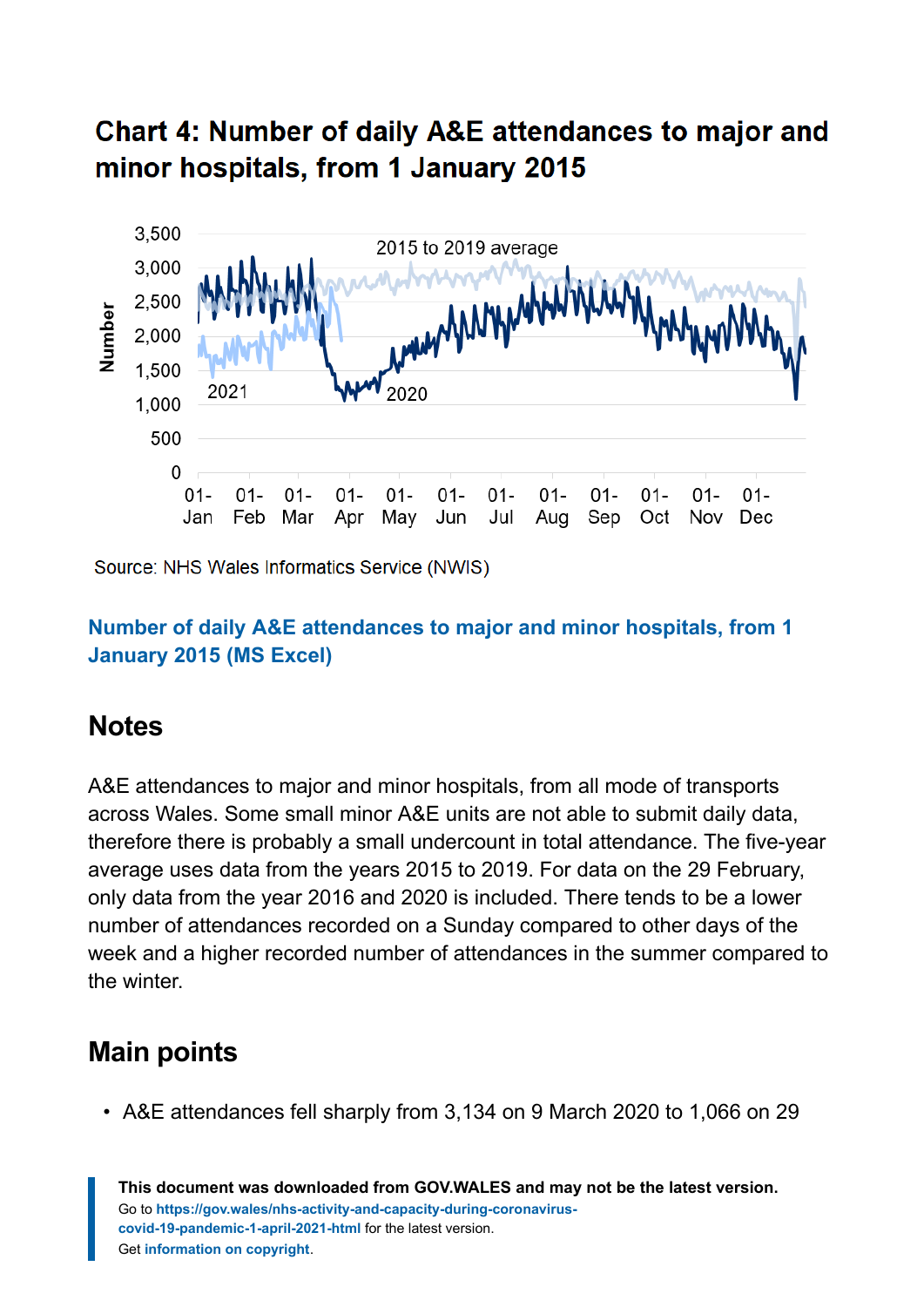March 2020, markedly below pre-pandemic levels. Attendances then gradually increased from early April 2020 to an average of 2,509 attendances per day in August, but have since continued to remain below the 2015-2019 average.

• From mid-January 2021, A&E attendances have begun to increase again from 1,406 attendances on 10 January 2021 to 2,720 attendances on 22 March 2021, the highest number of attendances in a day so far in 2021.

#### **As at 28 March 2021**

• There were 1,936 A&E attendances. This compares to 2,187 (251 fewer attendances) on the same day in the previous week, and to the corresponding 2015-19 average of 2,845 A&E attendances (909 fewer attendances).

# <span id="page-12-0"></span>**Quality and methodology information**

The data are taken from management information and are subject to change. They have not been subject to the same validation processes undertaken for official statistics releases. However, they are provided to support transparency and understanding of NHS activity at this time. The official statistics should continue to be considered the authoritative source of data.

Historic data are subject to revisions and therefore may differ slightly to previously published information.

# **Hospital activity and capacity**

Following further validation, data prior to 1 April 2020 were decided to not be suitable for publication. Therefore, the time series begins on 1 April 2020.

Figures on hospital and activity include data from acute hospitals from 1 April 2020, field hospitals from 20 April 2020, community hospitals from 23 April 2020, mental health units from 10 July 2020, and exclude data from private hospitals.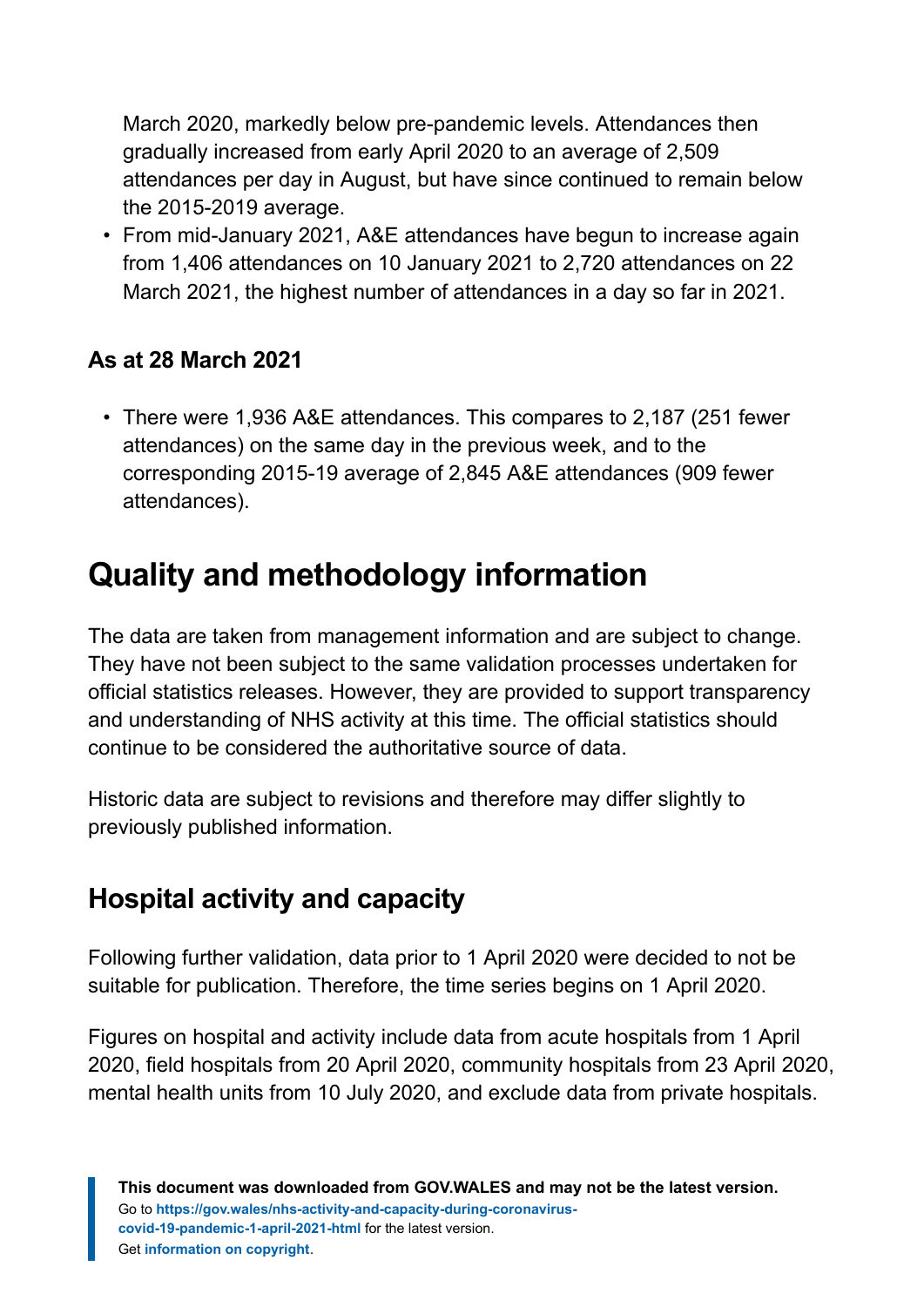From 8 March 2021, Cardiff and Vale University health board have aligned their data more closely to the national guidance for SITREP reporting. This change has had a small impact on the hospitalisation figures resulting in a small increase in the number of confirmed COVID-19 patients and a small decrease in the number of recovering COVID-19 patients.

From 1 February 2021, guidance was reiterated to health boards that patients who were already in hospital and contracted COVID-19, but have now recovered and are back on their original setting, should be reported as non-COVID-19. This may affect a small number of patients who are in acute hospitals or mental health settings and may result in a decrease in recovering patients and an increase in non-COVID-19 patients.

From 18 January 2021, no patients occupying an invasive ventilated bed (critical care bed) should be counted as "recovering" COVID-19 patients as they are still requiring a high level of care. Any patient previously reported as "recovering" will now be counted under "confirmed". This will result in an increase in the number of invasive ventilated beds occupied by "confirmed" COVID-19 patients (an increase of around 14 patients at the point of implementation) and no invasive ventilated beds showing as occupied by "recovering" patients. This change will have no impact on the total number of COVID-19 related patients.

From 16 November 2020, data is included from the newly opened specialist and critical care centre; Grange University Hospital in Aneurin Bevan University Health board. This hospital opening has led to an increase in the total number of beds available by around 450 beds.

From 13 November 2020, only critical care beds that could be staffed are included as available. Previously all critical care beds had been included regardless of whether they could be staffed. Staffed beds are those that can be staffed at the time of the census. General and acute beds only include beds that can be staffed. However, not all health boards implemented this change on that date. Following and update to guidance, more local health boards implemented this change from 4 December 2020.

From 19 October 2020, data for specialist critical care beds (such as those in Burns and Plastic in Morriston) and other specialist acute beds (such as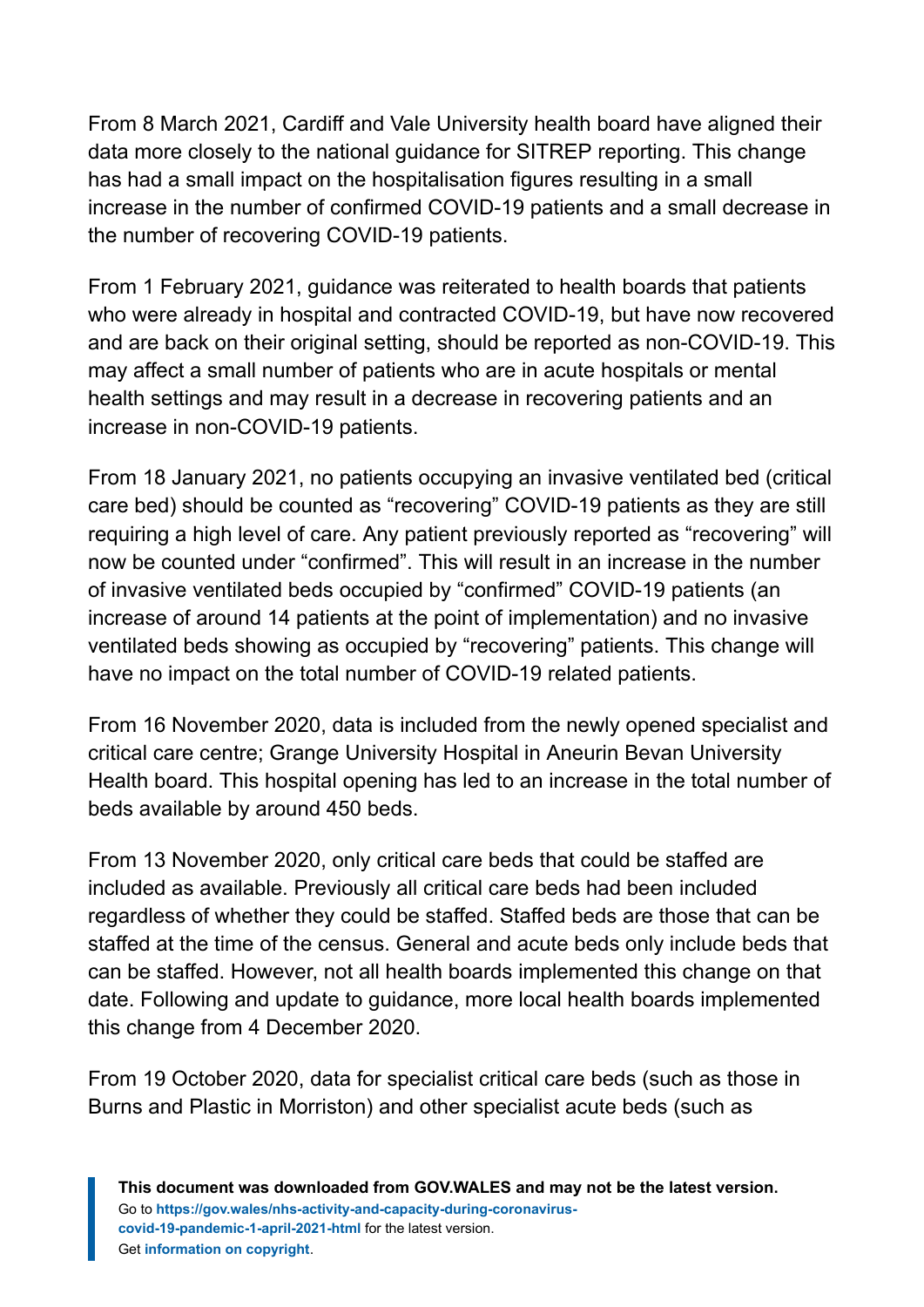maternity) across other acute sites have been included. These beds have been included in the data as they are part of the available bed stock, and may be used for COVID-19 patients in exceptional circumstances The majority of these beds are not occupied with COVID-19 patients. Therefore the inclusion of these had very little impact on the number of beds occupied with COVID-19 patients but a larger impact on vacant beds and those occupied with non-COVID19 patients.

Data from mental health units were included retroactively from 10 July 2020 for the first time in the release on 20 August 2020. The inclusion of mental health beds had a small impact on beds occupied with COVID-19 patients' figures but a large impact on all beds occupied with non-COVID19 patients and vacant beds, as the majority of mental health patients are not occupied by COVID-19 patients. Mental health units' data are submitted each Friday, and the Friday position is used as proxy for the following week, unless there is a major change in circumstances.

On reporting recovering patients, Aneurin Bevan started reporting recovering patients from 7 June 2020, but these were captured in the confirmed COVID-19 category before. Cardiff and Vale classified recovering patients as non-COVID-19 patients between 1 May 2020 and 22 May 2020. Following the change in guidance, Cardiff and Vale re-categorised these patients as COVID-19 patients, capturing them in the confirmed COVID-19 category until the recovering category was introduced on 26 May 2020.

# **Comparability**

Please see the **[UK Government COVID-19 dashboard](https://coronavirus.data.gov.uk/)** for information on healthcare at a UK level. Note: the healthcare data presented in the UK dashboard differs from this publication. Data for Wales on the UK dashboard includes data for acute hospitals only which was initially provided to enable better comparability with other countries. Whereas this publication includes data from acute, community, field hospitals and mental health units to provide a more comprehensive view of the system in Wales. From 11 December 2020, data for England presented on the UK dashboard was updated to align with NHS England publications and as a result the full time series for this item was revised. Data for England on the UK dashboard now includes data from acute,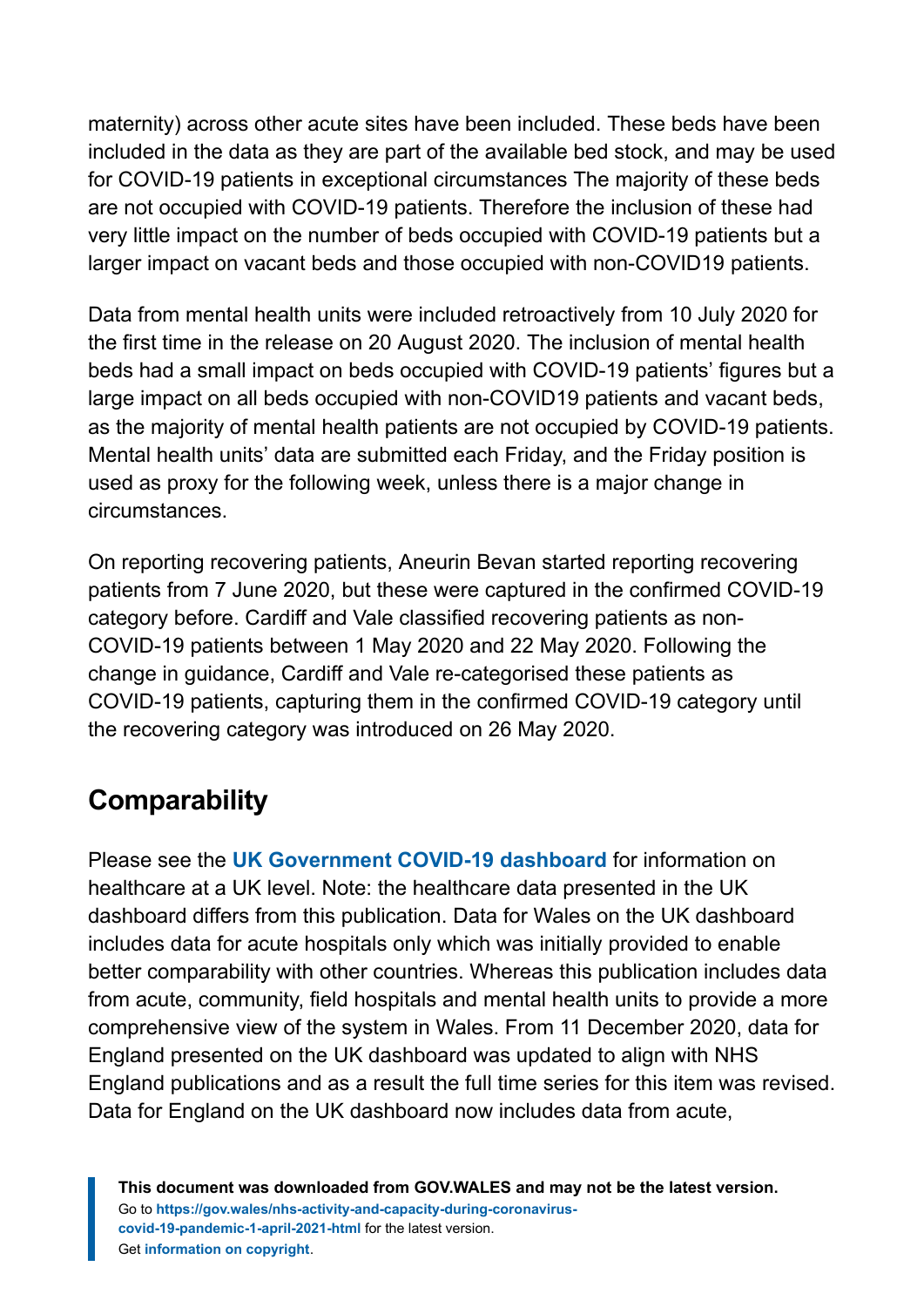community, field hospitals and mental health units. Due to this reporting change, we are reviewing the suitability of data currently provided for Wales. Estimates of the number of people who had coronavirus in England and Wales is also published by the Office for National Statistics in their **[Coronavirus \(COVID-19\)](https://www.ons.gov.uk/peoplepopulationandcommunity/healthandsocialcare/conditionsanddiseases/bulletins/coronaviruscovid19infectionsurveypilot/previousReleases) [Infection Survey](https://www.ons.gov.uk/peoplepopulationandcommunity/healthandsocialcare/conditionsanddiseases/bulletins/coronaviruscovid19infectionsurveypilot/previousReleases)**.

Please note that health care surveillance data presented in the **[Public Health](https://public.tableau.com/profile/public.health.wales.health.protection#!/vizhome/RapidCOVID-19virology-Public/Headlinesummary) [Wales \(PHW\) dashboard](https://public.tableau.com/profile/public.health.wales.health.protection#!/vizhome/RapidCOVID-19virology-Public/Headlinesummary)** differ from this publication. The PHW dashboard uses data systematically collected through ICNET, the hospital infection control data system used across Wales. It includes hospital in-patients with a laboratory confirmed result and does not count any patients who were admitted and discharged on the same day.

The Welsh Government publication uses data sourced from daily management information provided by health boards. Guidance was issued to local health boards for completion and submission of the data return. However, data collection methods may vary between health boards. It includes COVID-19 related patients as suspected, confirmed and recovering, as well as non-COVID-19 patients.

The narrower definition used by PHW will likely result in smaller numbers of reported COVID-related admissions compared to the Welsh Government publication, but provides a systematic way of carrying out surveillance of patients requiring hospital stays with confirmed COVID-19.

## **National Statistics status**

These statistics are not National Statistics. However, as far as has been practicable, they have been collected and validated in accordance with the pillars and principles within the **[Code of Practice for Statistics](https://code.statisticsauthority.gov.uk/)**. We continue to develop the data collection and quality assurance process to improve the data.

These statistics have been produced quickly in response to developing world events.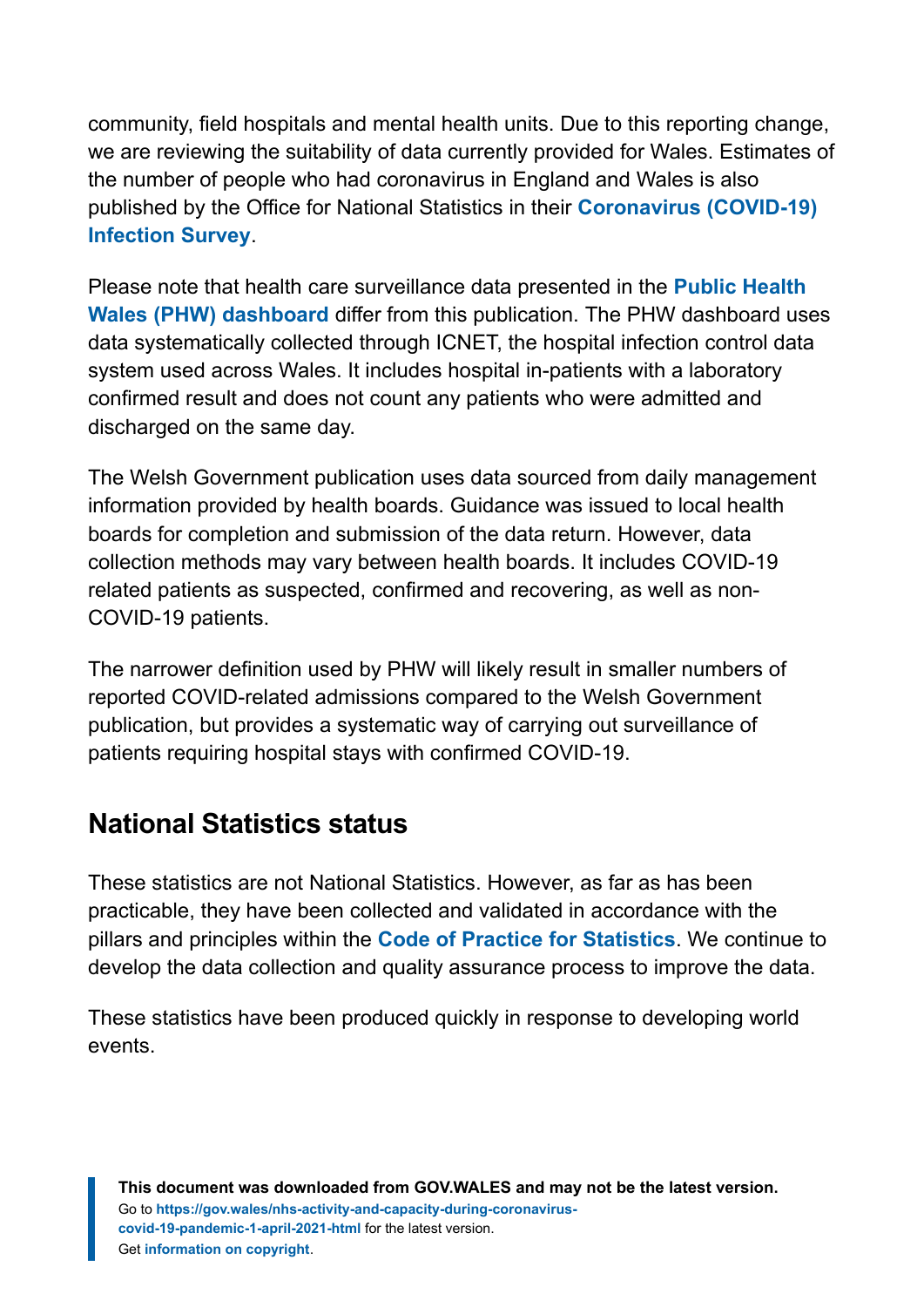# **Well-being of Future Generations Act (WFG)**

The Well-being of Future Generations Act 2015 is about improving the social, economic, environmental and cultural wellbeing of Wales. The Act puts in place seven wellbeing goals for Wales. These are for a more equal, prosperous, resilient, healthier and globally responsible Wales, with cohesive communities and a vibrant culture and thriving Welsh language. Under section (10)(1) of the Act, the Welsh Ministers must (a) publish indicators ("national indicators") that must be applied for the purpose of measuring progress towards the achievement of the wellbeing goals, and (b) lay a copy of the national indicators before Senedd Cymru. The 46 national indicators were laid in March 2016.

Information on the indicators, along with narratives for each of the well-being goals and associated technical information is available in the **[Well-being of](https://gov.wales/wellbeing-wales) [Wales report](https://gov.wales/wellbeing-wales)**.

Further information on the **[Well-being of Future Generations \(Wales\) Act](https://gov.wales/well-being-future-generations-wales-act-2015-guidance) [2015](https://gov.wales/well-being-future-generations-wales-act-2015-guidance)**.

The statistics included in this release could also provide supporting narrative to the national indicators and be used by public services boards in relation to their local wellbeing assessments and local wellbeing plans.

## **Next update**

The next release will be at 9.30am Thursday 8 April 2021.

# <span id="page-16-0"></span>**Contact details**

Statistician: Alex Fitzpatrick Telephone: 0300 025 9016 Email: **[kas.covid19@gov.wales](mailto:kas.covid19@gov.wales)**

Media: 0300 025 8099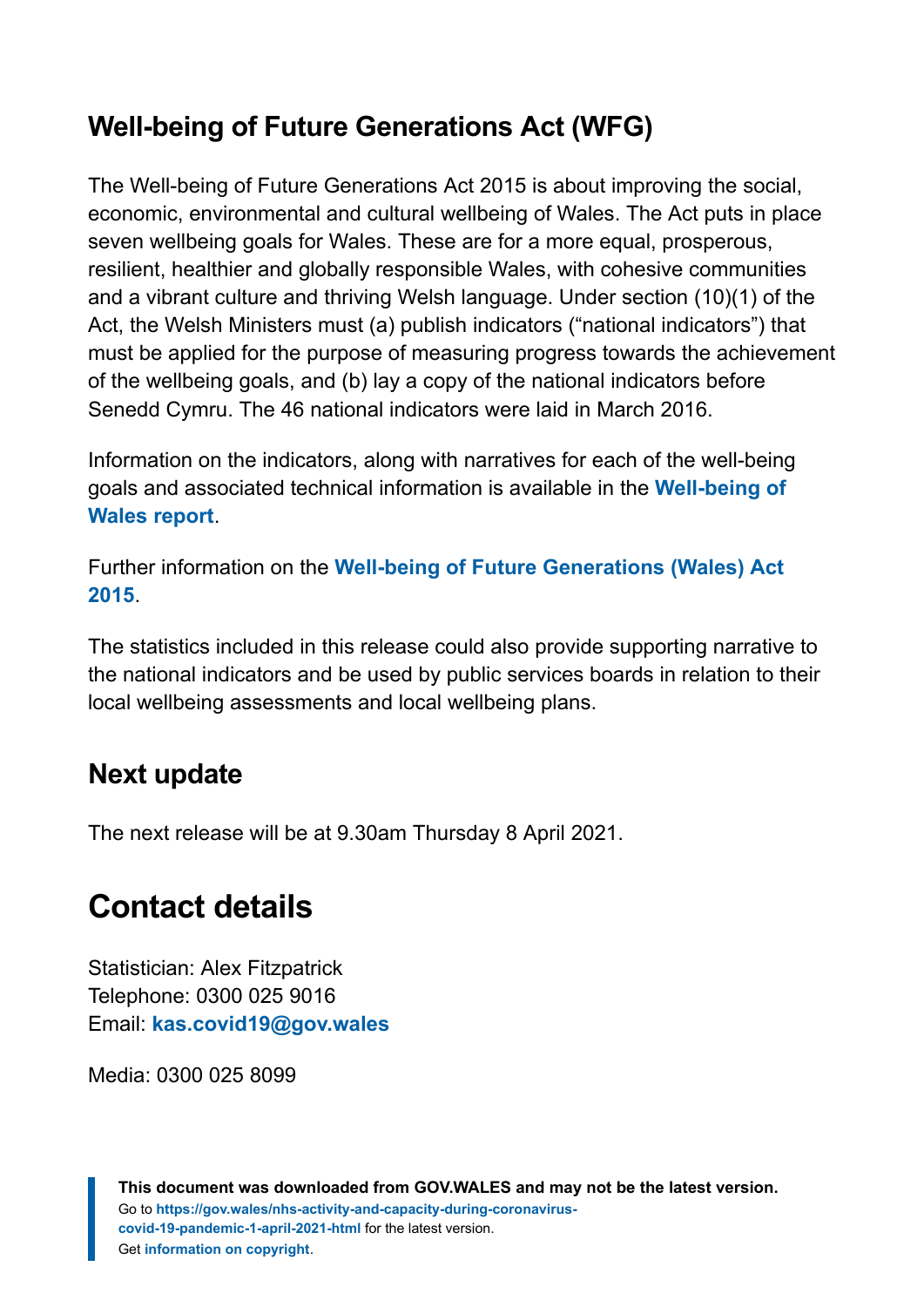#### SFR 99/2021